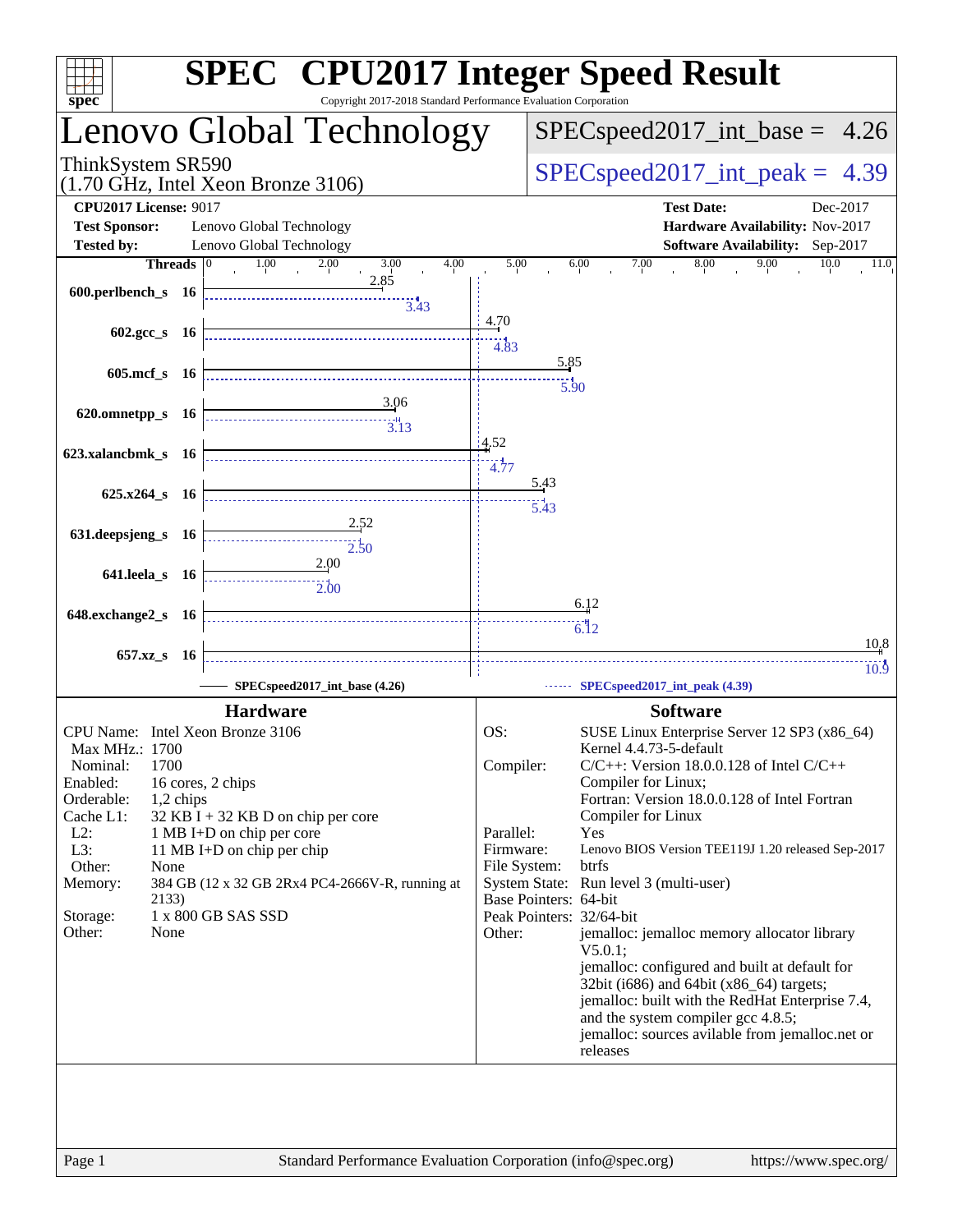

# Lenovo Global Technology

(1.70 GHz, Intel Xeon Bronze 3106)

ThinkSystem SR590  $SPEC speed2017$  int peak = 4.39  $SPECspeed2017\_int\_base = 4.26$ 

**[Test Sponsor:](http://www.spec.org/auto/cpu2017/Docs/result-fields.html#TestSponsor)** Lenovo Global Technology **[Hardware Availability:](http://www.spec.org/auto/cpu2017/Docs/result-fields.html#HardwareAvailability)** Nov-2017 **[Tested by:](http://www.spec.org/auto/cpu2017/Docs/result-fields.html#Testedby)** Lenovo Global Technology **[Software Availability:](http://www.spec.org/auto/cpu2017/Docs/result-fields.html#SoftwareAvailability)** Sep-2017

**[CPU2017 License:](http://www.spec.org/auto/cpu2017/Docs/result-fields.html#CPU2017License)** 9017 **[Test Date:](http://www.spec.org/auto/cpu2017/Docs/result-fields.html#TestDate)** Dec-2017

**[Results Table](http://www.spec.org/auto/cpu2017/Docs/result-fields.html#ResultsTable)**

|                                      | <b>Base</b>    |                |       |                |             | <b>Peak</b>    |       |                |                |              |                |              |                |              |
|--------------------------------------|----------------|----------------|-------|----------------|-------------|----------------|-------|----------------|----------------|--------------|----------------|--------------|----------------|--------------|
| <b>Benchmark</b>                     | <b>Threads</b> | <b>Seconds</b> | Ratio | <b>Seconds</b> | Ratio       | <b>Seconds</b> | Ratio | <b>Threads</b> | <b>Seconds</b> | <b>Ratio</b> | <b>Seconds</b> | <b>Ratio</b> | <b>Seconds</b> | <b>Ratio</b> |
| 600.perlbench_s                      | 16             | 622            | 2.85  | 622            | 2.85        | 622            | 2.85  | 16             | 521            | 3.41         | 517            | 3.43         | 518            | 3.43         |
| $602 \text{.} \text{gcc}\text{_<}$ s | 16             | 844            | 4.72  | 846            | 4.70        | 847            | 4.70  | 16             | 824            | 4.83         | 824            | 4.83         | 826            | 4.82         |
| $605 \text{.mcf}$ s                  | 16             | 809            | 5.83  | 808            | 5.85        | 807            | 5.85  | 16             | 800            | 5.90         | 803            | 5.88         | 800            | 5.90         |
| 620.omnetpp_s                        | 16             | 531            | 3.07  | 534            | 3.05        | 532            | 3.06  | 16             | 521            | 3.13         | 520            | 3.14         | 530            | 3.08         |
| 623.xalancbmk s                      | 16             | 313            | 4.52  | 315            | 4.50        | 311            | 4.55  | 16             | 297            | 4.77         | 297            | 4.78         | 297            | 4.77         |
| 625.x264 s                           | 16             | 324            | 5.44  | 325            | 5.42        | 325            | 5.43  | 16             | 325            | 5.43         | 325            | 5.43         | 324            | 5.44         |
| 631.deepsjeng_s                      | 16             | 569            | 2.52  | 569            | 2.52        | 569            | 2.52  | 16             | 572            | 2.51         | 572            | 2.50         | 572            | 2.50         |
| 641.leela s                          | 16             | 855            | 2.00  | 855            | 2.00        | 855            | 2.00  | 16             | 853            | 2.00         | 852            | <b>2.00</b>  | 852            | 2.00         |
| 648.exchange2_s                      | 16             | 480            | 6.12  | 478            | 6.15        | 480            | 6.12  | 16             | 483            | 6.09         | 481            | 6.12         | 478            | 6.15         |
| $657.xz$ s                           | 16             | 571            | 10.8  | 573            | <b>10.8</b> | 574            | 10.8  | 16             | 569            | 10.9         | 569            | <b>10.9</b>  | 568            | 10.9         |
| $SPEC speed2017$ int base =<br>4.26  |                |                |       |                |             |                |       |                |                |              |                |              |                |              |

**[SPECspeed2017\\_int\\_peak =](http://www.spec.org/auto/cpu2017/Docs/result-fields.html#SPECspeed2017intpeak) 4.39**

Results appear in the [order in which they were run.](http://www.spec.org/auto/cpu2017/Docs/result-fields.html#RunOrder) Bold underlined text [indicates a median measurement](http://www.spec.org/auto/cpu2017/Docs/result-fields.html#Median).

#### **[Operating System Notes](http://www.spec.org/auto/cpu2017/Docs/result-fields.html#OperatingSystemNotes)**

Stack size set to unlimited using "ulimit -s unlimited"

#### **[General Notes](http://www.spec.org/auto/cpu2017/Docs/result-fields.html#GeneralNotes)**

Environment variables set by runcpu before the start of the run: LD\_LIBRARY\_PATH = "/home/cpu2017.1.0.2.ic18.0/lib/ia32:/home/cpu2017.1.0.2.ic18.0/lib/intel64" LD\_LIBRARY\_PATH = "\$LD\_LIBRARY\_PATH:/home/cpu2017.1.0.2.ic18.0/je5.0.1-32:/home/cpu2017.1.0.2.ic18.0/je5.0.1-64" OMP\_STACKSIZE = "192M"

 Binaries compiled on a system with 1x Intel Core i7-4790 CPU + 32GB RAM memory using Redhat Enterprise Linux 7.4 Transparent Huge Pages enabled by default Prior to runcpu invocation Filesystem page cache synced and cleared with: sync; echo 3> /proc/sys/vm/drop\_caches No: The test sponsor attests, as of date of publication, that CVE-2017-5754 (Meltdown) is mitigated in the system as tested and documented. No: The test sponsor attests, as of date of publication, that CVE-2017-5753 (Spectre variant 1) is mitigated in the system as tested and documented. No: The test sponsor attests, as of date of publication, that CVE-2017-5715 (Spectre variant 2) is mitigated in the system as tested and documented.

This benchmark result is intended to provide perspective on past performance using the historical hardware and/or software described on this result page.

The system as described on this result page was formerly

Page 2 Standard Performance Evaluation Corporation [\(info@spec.org\)](mailto:info@spec.org) <https://www.spec.org/> **(Continued on next page)**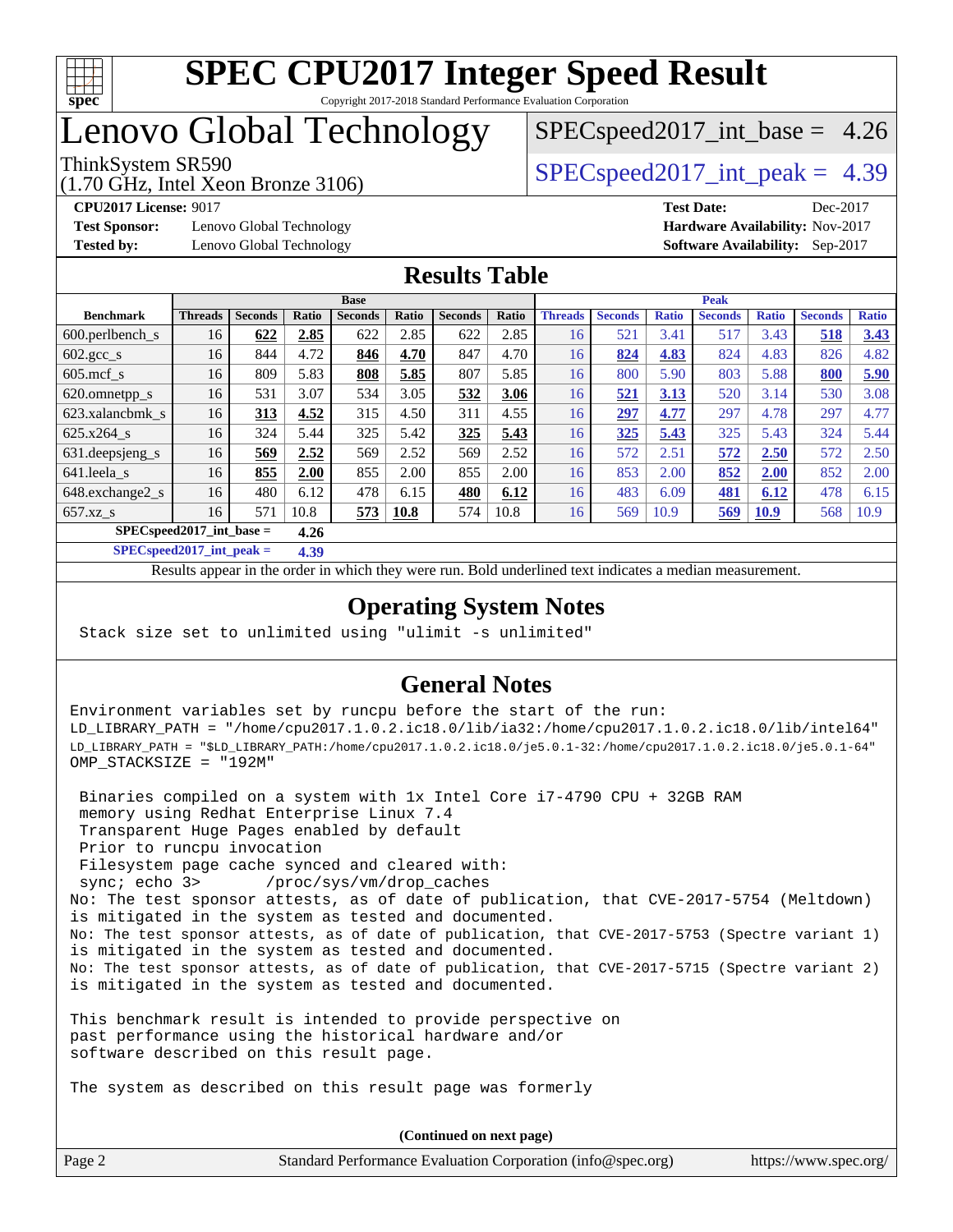

# Lenovo Global Technology

 $SPECspeed2017\_int\_base = 4.26$ 

(1.70 GHz, Intel Xeon Bronze 3106)

ThinkSystem SR590  $SPEC speed2017$  int peak = 4.39

**[Test Sponsor:](http://www.spec.org/auto/cpu2017/Docs/result-fields.html#TestSponsor)** Lenovo Global Technology **[Hardware Availability:](http://www.spec.org/auto/cpu2017/Docs/result-fields.html#HardwareAvailability)** Nov-2017 **[Tested by:](http://www.spec.org/auto/cpu2017/Docs/result-fields.html#Testedby)** Lenovo Global Technology **[Software Availability:](http://www.spec.org/auto/cpu2017/Docs/result-fields.html#SoftwareAvailability)** Sep-2017

**[CPU2017 License:](http://www.spec.org/auto/cpu2017/Docs/result-fields.html#CPU2017License)** 9017 **[Test Date:](http://www.spec.org/auto/cpu2017/Docs/result-fields.html#TestDate)** Dec-2017

#### **[General Notes \(Continued\)](http://www.spec.org/auto/cpu2017/Docs/result-fields.html#GeneralNotes)**

generally available. At the time of this publication, it may not be shipping, and/or may not be supported, and/or may fail to meet other tests of General Availability described in the SPEC OSG Policy document, <http://www.spec.org/osg/policy.html>

This measured result may not be representative of the result that would be measured were this benchmark run with hardware and software available as of the publication date.

#### **[Platform Notes](http://www.spec.org/auto/cpu2017/Docs/result-fields.html#PlatformNotes)**

Page 3 Standard Performance Evaluation Corporation [\(info@spec.org\)](mailto:info@spec.org) <https://www.spec.org/> BIOS configuration: Choose Operating Mode set to Maximum Performance Execute Disable Bit set to Disable MONITORMWAIT set to Enable Per Core P-state set to Disable XPT Prefetcher set to Enable Sysinfo program /home/cpu2017.1.0.2.ic18.0/bin/sysinfo Rev: r5797 of 2017-06-14 96c45e4568ad54c135fd618bcc091c0f running on SR590-2 Mon Dec 25 21:04:14 2017 SUT (System Under Test) info as seen by some common utilities. For more information on this section, see <https://www.spec.org/cpu2017/Docs/config.html#sysinfo> From /proc/cpuinfo model name : Intel(R) Xeon(R) Bronze 3106 CPU @ 1.70GHz 2 "physical id"s (chips) 16 "processors" cores, siblings (Caution: counting these is hw and system dependent. The following excerpts from /proc/cpuinfo might not be reliable. Use with caution.) cpu cores : 8 siblings : 8 physical 0: cores 0 1 2 3 4 5 6 7 physical 1: cores 0 1 2 3 4 5 6 7 From lscpu: Architecture: x86\_64 CPU op-mode(s): 32-bit, 64-bit Little Endian CPU(s): 16 On-line CPU(s) list: 0-15 Thread(s) per core: 1 Core(s) per socket: 8 Socket(s): 2 NUMA node(s): 2 **(Continued on next page)**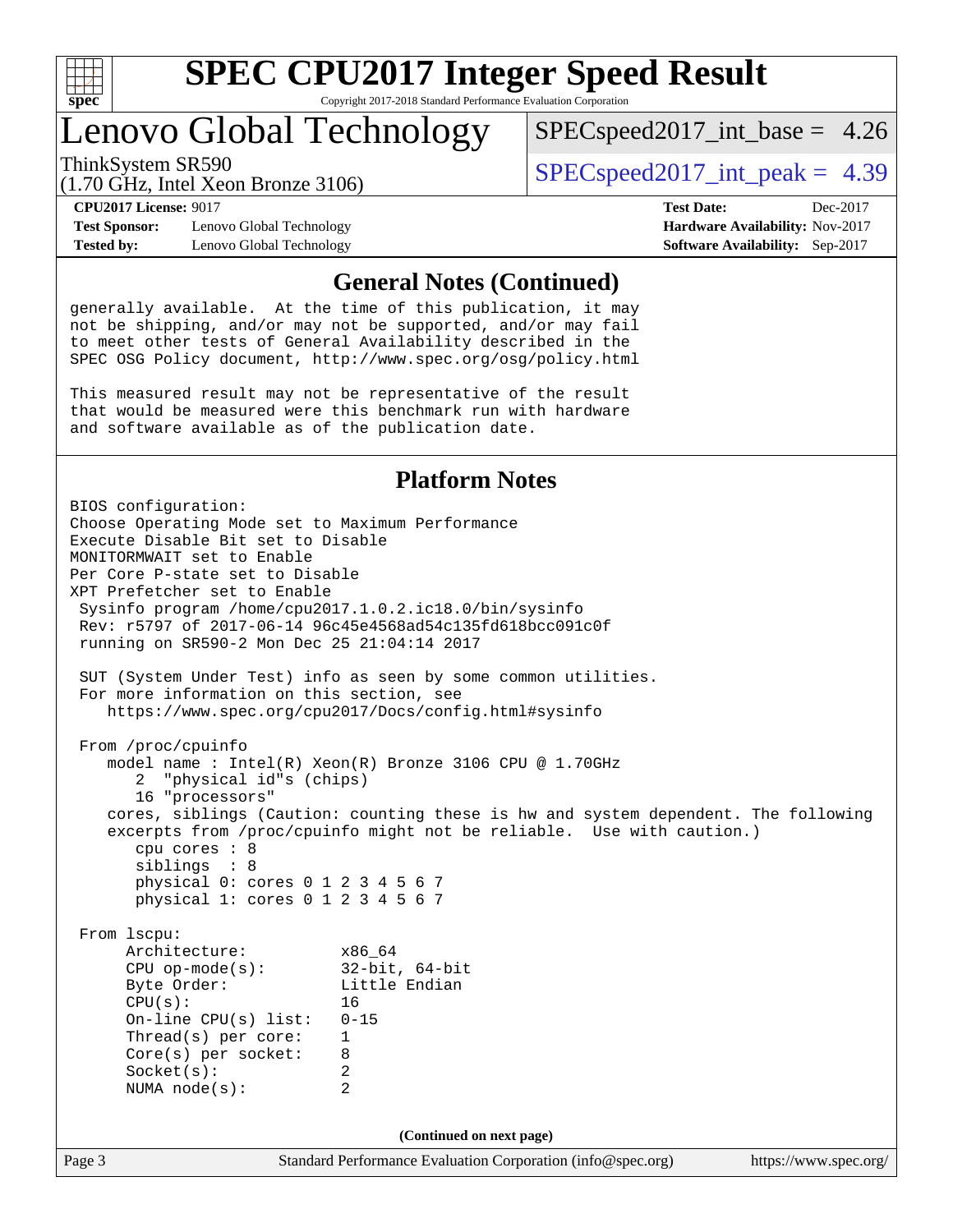

# **[SPEC CPU2017 Integer Speed Result](http://www.spec.org/auto/cpu2017/Docs/result-fields.html#SPECCPU2017IntegerSpeedResult)**

Copyright 2017-2018 Standard Performance Evaluation Corporation

# Lenovo Global Technology

[SPECspeed2017\\_int\\_base =](http://www.spec.org/auto/cpu2017/Docs/result-fields.html#SPECspeed2017intbase) 4.26

(1.70 GHz, Intel Xeon Bronze 3106)

ThinkSystem SR590<br>(1.70 GHz, Intel Year Bronze 3106) [SPECspeed2017\\_int\\_peak =](http://www.spec.org/auto/cpu2017/Docs/result-fields.html#SPECspeed2017intpeak) 4.39

**[CPU2017 License:](http://www.spec.org/auto/cpu2017/Docs/result-fields.html#CPU2017License)** 9017 **[Test Date:](http://www.spec.org/auto/cpu2017/Docs/result-fields.html#TestDate)** Dec-2017

**[Test Sponsor:](http://www.spec.org/auto/cpu2017/Docs/result-fields.html#TestSponsor)** Lenovo Global Technology **[Hardware Availability:](http://www.spec.org/auto/cpu2017/Docs/result-fields.html#HardwareAvailability)** Nov-2017 **[Tested by:](http://www.spec.org/auto/cpu2017/Docs/result-fields.html#Testedby)** Lenovo Global Technology **[Software Availability:](http://www.spec.org/auto/cpu2017/Docs/result-fields.html#SoftwareAvailability)** Sep-2017

#### **[Platform Notes \(Continued\)](http://www.spec.org/auto/cpu2017/Docs/result-fields.html#PlatformNotes)**

| Vendor ID:                                      | GenuineIntel                                                                                                                                         |  |  |  |  |
|-------------------------------------------------|------------------------------------------------------------------------------------------------------------------------------------------------------|--|--|--|--|
| CPU family:                                     | 6                                                                                                                                                    |  |  |  |  |
| Model:                                          | 85                                                                                                                                                   |  |  |  |  |
| Model name:                                     | $Intel(R) Xeon(R) Bronze 3106 CPU @ 1.70GHz$                                                                                                         |  |  |  |  |
| Stepping:                                       | 4                                                                                                                                                    |  |  |  |  |
| CPU MHz:                                        | 1696.019                                                                                                                                             |  |  |  |  |
| BogoMIPS:                                       | 3392.03                                                                                                                                              |  |  |  |  |
| Virtualization:                                 | $VT - x$                                                                                                                                             |  |  |  |  |
| L1d cache:                                      | 32K                                                                                                                                                  |  |  |  |  |
| Lli cache:                                      | 32K                                                                                                                                                  |  |  |  |  |
| $L2$ cache:                                     | 1024K                                                                                                                                                |  |  |  |  |
| $L3$ cache:                                     | 11264K                                                                                                                                               |  |  |  |  |
| NUMA $node0$ $CPU(s):$                          | $0 - 7$                                                                                                                                              |  |  |  |  |
| NUMA nodel $CPU(s):$<br>Flags:                  | $8 - 15$                                                                                                                                             |  |  |  |  |
|                                                 | fpu vme de pse tsc msr pae mce cx8 apic sep mtrr pge mca cmov<br>pat pse36 clflush dts acpi mmx fxsr sse sse2 ss ht tm pbe syscall nx pdpelgb rdtscp |  |  |  |  |
|                                                 | lm constant_tsc art arch_perfmon pebs bts rep_good nopl xtopology nonstop_tsc                                                                        |  |  |  |  |
|                                                 | aperfmperf eagerfpu pni pclmulqdq dtes64 monitor ds_cpl vmx smx est tm2 ssse3 sdbg                                                                   |  |  |  |  |
|                                                 | fma cx16 xtpr pdcm pcid dca sse4_1 sse4_2 x2apic movbe popcnt tsc_deadline_timer aes                                                                 |  |  |  |  |
|                                                 | xsave avx f16c rdrand lahf_lm abm 3dnowprefetch arat epb pln pts dtherm intel_pt                                                                     |  |  |  |  |
|                                                 | tpr_shadow vnmi flexpriority ept vpid fsgsbase tsc_adjust bmil hle avx2 smep bmi2                                                                    |  |  |  |  |
|                                                 | erms invpcid rtm cqm mpx avx512f avx512dq rdseed adx smap clflushopt clwb avx512cd                                                                   |  |  |  |  |
|                                                 | avx512bw avx512vl xsaveopt xsavec xgetbvl cqm_llc cqm_occup_llc pku ospke                                                                            |  |  |  |  |
|                                                 |                                                                                                                                                      |  |  |  |  |
| /proc/cpuinfo cache data                        |                                                                                                                                                      |  |  |  |  |
| cache size : 11264 KB                           |                                                                                                                                                      |  |  |  |  |
|                                                 |                                                                                                                                                      |  |  |  |  |
|                                                 | From numactl --hardware WARNING: a numactl 'node' might or might not correspond to a                                                                 |  |  |  |  |
| physical chip.<br>$available: 2 nodes (0-1)$    |                                                                                                                                                      |  |  |  |  |
| node 0 cpus: 0 1 2 3 4 5 6 7                    |                                                                                                                                                      |  |  |  |  |
| node 0 size: 192986 MB                          |                                                                                                                                                      |  |  |  |  |
| node 0 free: 192540 MB                          |                                                                                                                                                      |  |  |  |  |
| node 1 cpus: 8 9 10 11 12 13 14 15              |                                                                                                                                                      |  |  |  |  |
| node 1 size: 193517 MB                          |                                                                                                                                                      |  |  |  |  |
| node 1 free: 193185 MB                          |                                                                                                                                                      |  |  |  |  |
| node distances:                                 |                                                                                                                                                      |  |  |  |  |
| node 0 1                                        |                                                                                                                                                      |  |  |  |  |
| 10 21<br>0 :                                    |                                                                                                                                                      |  |  |  |  |
| 1:<br>21 10                                     |                                                                                                                                                      |  |  |  |  |
|                                                 |                                                                                                                                                      |  |  |  |  |
| From /proc/meminfo<br>MemTotal:<br>395780800 kB |                                                                                                                                                      |  |  |  |  |
| HugePages_Total:<br>0                           |                                                                                                                                                      |  |  |  |  |
| Hugepagesize:<br>2048 kB                        |                                                                                                                                                      |  |  |  |  |
|                                                 |                                                                                                                                                      |  |  |  |  |
| From /etc/*release* /etc/*version*              |                                                                                                                                                      |  |  |  |  |
|                                                 |                                                                                                                                                      |  |  |  |  |
|                                                 | (Continued on next page)                                                                                                                             |  |  |  |  |
|                                                 | Standard Darformson as Evaluation Comparation (info@graps)                                                                                           |  |  |  |  |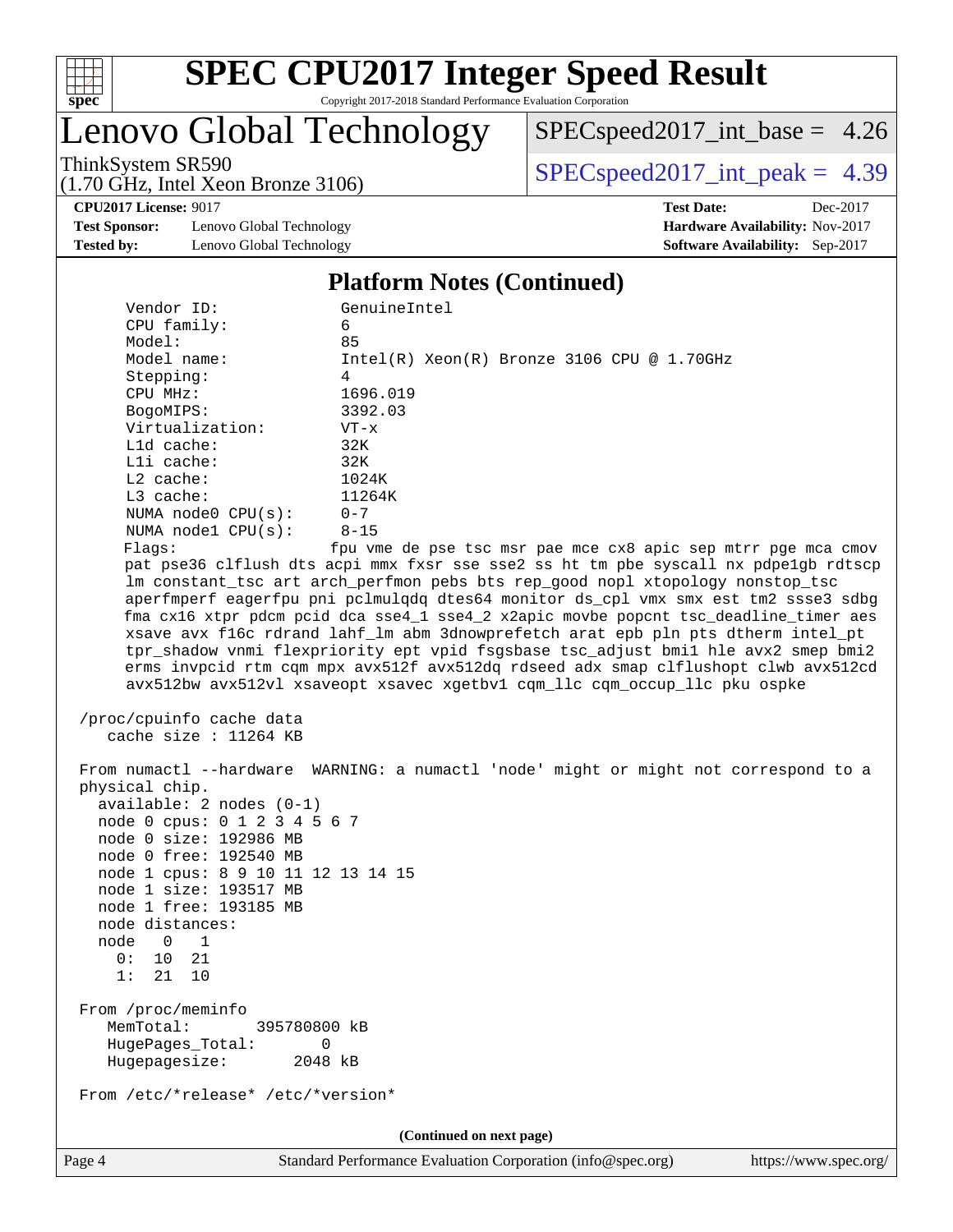

# **[SPEC CPU2017 Integer Speed Result](http://www.spec.org/auto/cpu2017/Docs/result-fields.html#SPECCPU2017IntegerSpeedResult)**

Copyright 2017-2018 Standard Performance Evaluation Corporation

# Lenovo Global Technology

[SPECspeed2017\\_int\\_base =](http://www.spec.org/auto/cpu2017/Docs/result-fields.html#SPECspeed2017intbase) 4.26

(1.70 GHz, Intel Xeon Bronze 3106)

ThinkSystem SR590<br>(1.70 GHz, Intel Year Bronze 3106) [SPECspeed2017\\_int\\_peak =](http://www.spec.org/auto/cpu2017/Docs/result-fields.html#SPECspeed2017intpeak) 4.39

**[Test Sponsor:](http://www.spec.org/auto/cpu2017/Docs/result-fields.html#TestSponsor)** Lenovo Global Technology **[Hardware Availability:](http://www.spec.org/auto/cpu2017/Docs/result-fields.html#HardwareAvailability)** Nov-2017 **[Tested by:](http://www.spec.org/auto/cpu2017/Docs/result-fields.html#Testedby)** Lenovo Global Technology **[Software Availability:](http://www.spec.org/auto/cpu2017/Docs/result-fields.html#SoftwareAvailability)** Sep-2017

**[CPU2017 License:](http://www.spec.org/auto/cpu2017/Docs/result-fields.html#CPU2017License)** 9017 **[Test Date:](http://www.spec.org/auto/cpu2017/Docs/result-fields.html#TestDate)** Dec-2017

#### **[Platform Notes \(Continued\)](http://www.spec.org/auto/cpu2017/Docs/result-fields.html#PlatformNotes)**

| SuSE-release:<br>SUSE Linux Enterprise Server 12 (x86_64)<br>$VERSION = 12$<br>PATCHLEVEL = 3<br># This file is deprecated and will be removed in a future service pack or release.<br># Please check /etc/os-release for details about this release.<br>os-release:<br>NAME="SLES"<br>$VERSION = "12-SP3"$<br>VERSION_ID="12.3"<br>PRETTY_NAME="SUSE Linux Enterprise Server 12 SP3"<br>ID="sles"     |
|--------------------------------------------------------------------------------------------------------------------------------------------------------------------------------------------------------------------------------------------------------------------------------------------------------------------------------------------------------------------------------------------------------|
| ANSI COLOR="0;32"<br>CPE_NAME="cpe:/o:suse:sles:12:sp3"                                                                                                                                                                                                                                                                                                                                                |
| uname $-a$ :<br>Linux SR590-2 4.4.73-5-default #1 SMP Tue Jul 4 15:33:39 UTC 2017 (b7ce4e4) x86_64<br>x86 64 x86 64 GNU/Linux                                                                                                                                                                                                                                                                          |
| run-level 3 Dec 25 21:02                                                                                                                                                                                                                                                                                                                                                                               |
| SPEC is set to: /home/cpu2017.1.0.2.ic18.0<br>Size Used Avail Use% Mounted on<br>Filesystem<br>Type<br>/dev/sdb2<br>btrfs 744G 88G 655G 12% / home                                                                                                                                                                                                                                                     |
| Additional information from dmidecode follows. WARNING: Use caution when you interpret<br>this section. The 'dmidecode' program reads system data which is "intended to allow<br>hardware to be accurately determined", but the intent may not be met, as there are<br>frequent changes to hardware, firmware, and the "DMTF SMBIOS" standard.<br>BIOS Lenovo - [TEE119J-1.20] - 09/06/2017<br>Memory: |
| 12x Hynix HMA84GR7AFR4N-VK 32 GB 2 rank 2666, configured at 2133<br>4x NO DIMM NO DIMM                                                                                                                                                                                                                                                                                                                 |
| (End of data from sysinfo program)                                                                                                                                                                                                                                                                                                                                                                     |
| <b>Compiler Version Notes</b>                                                                                                                                                                                                                                                                                                                                                                          |
| CC 600.perlbench_s(base) 602.gcc_s(base) 605.mcf_s(base) 625.x264_s(base,<br>$peak)$ 657.xz $s(base)$                                                                                                                                                                                                                                                                                                  |
| icc (ICC) 18.0.0 20170811<br>Copyright (C) 1985-2017 Intel Corporation. All rights reserved.                                                                                                                                                                                                                                                                                                           |
|                                                                                                                                                                                                                                                                                                                                                                                                        |

**(Continued on next page)**

Page 5 Standard Performance Evaluation Corporation [\(info@spec.org\)](mailto:info@spec.org) <https://www.spec.org/>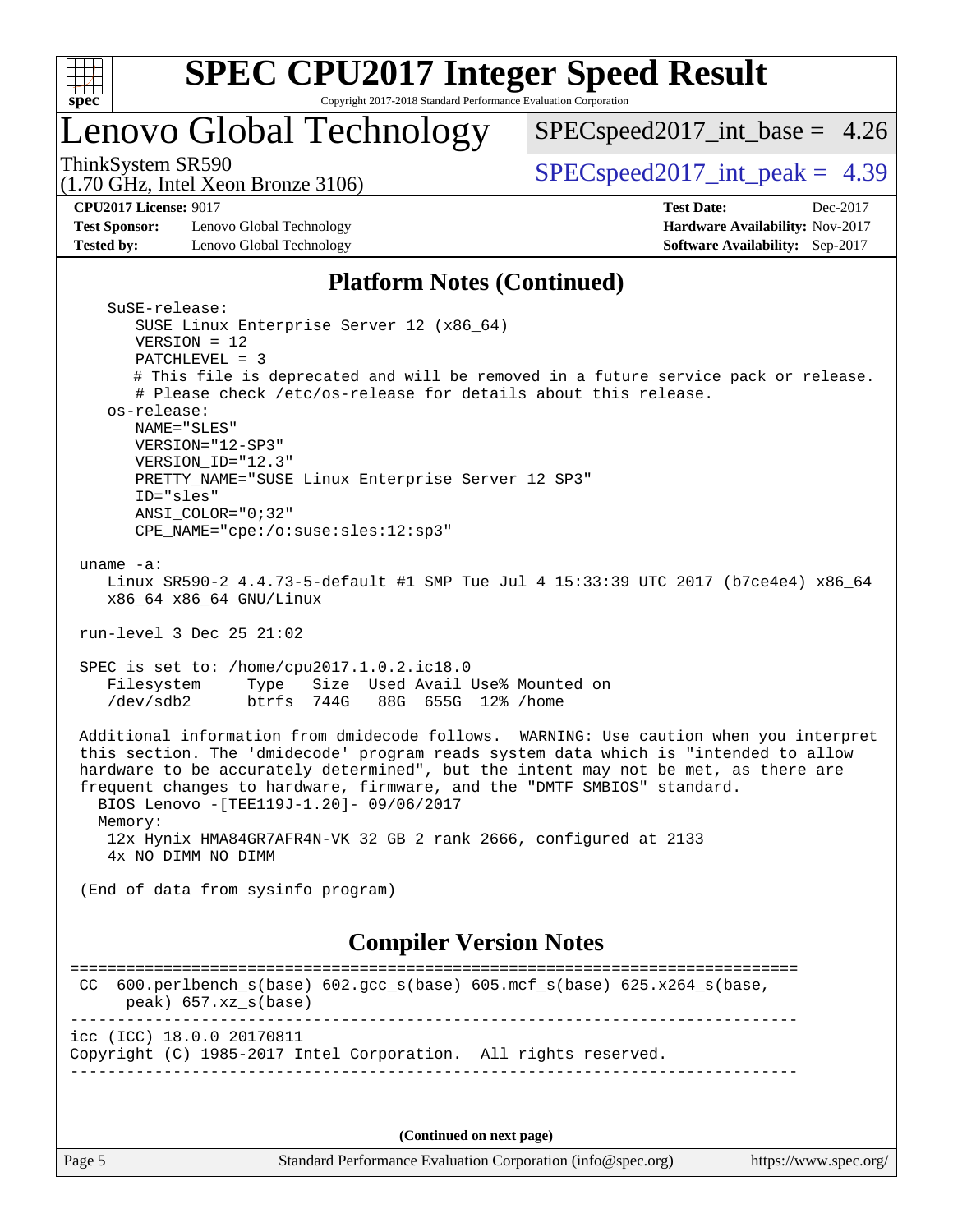

# **[SPEC CPU2017 Integer Speed Result](http://www.spec.org/auto/cpu2017/Docs/result-fields.html#SPECCPU2017IntegerSpeedResult)**

Copyright 2017-2018 Standard Performance Evaluation Corporation

# Lenovo Global Technology

[SPECspeed2017\\_int\\_base =](http://www.spec.org/auto/cpu2017/Docs/result-fields.html#SPECspeed2017intbase) 4.26

(1.70 GHz, Intel Xeon Bronze 3106)

 $SPEC speed2017\_int\_peak = 4.39$ 

**[Test Sponsor:](http://www.spec.org/auto/cpu2017/Docs/result-fields.html#TestSponsor)** Lenovo Global Technology **[Hardware Availability:](http://www.spec.org/auto/cpu2017/Docs/result-fields.html#HardwareAvailability)** Nov-2017 **[Tested by:](http://www.spec.org/auto/cpu2017/Docs/result-fields.html#Testedby)** Lenovo Global Technology **[Software Availability:](http://www.spec.org/auto/cpu2017/Docs/result-fields.html#SoftwareAvailability)** Sep-2017

**[CPU2017 License:](http://www.spec.org/auto/cpu2017/Docs/result-fields.html#CPU2017License)** 9017 **[Test Date:](http://www.spec.org/auto/cpu2017/Docs/result-fields.html#TestDate)** Dec-2017

#### **[Compiler Version Notes \(Continued\)](http://www.spec.org/auto/cpu2017/Docs/result-fields.html#CompilerVersionNotes)**

| $600. perlbench_s (peak) 602. gcc_s (peak) 605. mcf_s (peak) 657. xz_s (peak)$<br>CC.                                      |
|----------------------------------------------------------------------------------------------------------------------------|
| icc (ICC) 18.0.0 20170811<br>Copyright (C) 1985-2017 Intel Corporation. All rights reserved.                               |
| CXXC $620$ . omnetpp $s(base)$ $623$ . xalancbmk $s(base)$ $631$ . deepsjeng $s(base)$<br>641.leela s(base)                |
| icpc (ICC) 18.0.0 20170811<br>Copyright (C) 1985-2017 Intel Corporation. All rights reserved.                              |
| CXXC 620.omnetpp $s(\text{peak})$ 623.xalancbmk $s(\text{peak})$ 631.deepsjeng $s(\text{peak})$<br>$641.$ leela $s$ (peak) |
| icpc (ICC) 18.0.0 20170811<br>Copyright (C) 1985-2017 Intel Corporation. All rights reserved.                              |
| $648$ . exchange2 s(base, peak)<br>FC<br>______________________________                                                    |
| ifort (IFORT) 18.0.0 20170811<br>Copyright (C) 1985-2017 Intel Corporation. All rights reserved.                           |

## **[Base Compiler Invocation](http://www.spec.org/auto/cpu2017/Docs/result-fields.html#BaseCompilerInvocation)**

[C benchmarks](http://www.spec.org/auto/cpu2017/Docs/result-fields.html#Cbenchmarks): [icc](http://www.spec.org/cpu2017/results/res2018q1/cpu2017-20180108-02542.flags.html#user_CCbase_intel_icc_18.0_66fc1ee009f7361af1fbd72ca7dcefbb700085f36577c54f309893dd4ec40d12360134090235512931783d35fd58c0460139e722d5067c5574d8eaf2b3e37e92)

[C++ benchmarks:](http://www.spec.org/auto/cpu2017/Docs/result-fields.html#CXXbenchmarks) [icpc](http://www.spec.org/cpu2017/results/res2018q1/cpu2017-20180108-02542.flags.html#user_CXXbase_intel_icpc_18.0_c510b6838c7f56d33e37e94d029a35b4a7bccf4766a728ee175e80a419847e808290a9b78be685c44ab727ea267ec2f070ec5dc83b407c0218cded6866a35d07)

[Fortran benchmarks](http://www.spec.org/auto/cpu2017/Docs/result-fields.html#Fortranbenchmarks): [ifort](http://www.spec.org/cpu2017/results/res2018q1/cpu2017-20180108-02542.flags.html#user_FCbase_intel_ifort_18.0_8111460550e3ca792625aed983ce982f94888b8b503583aa7ba2b8303487b4d8a21a13e7191a45c5fd58ff318f48f9492884d4413fa793fd88dd292cad7027ca)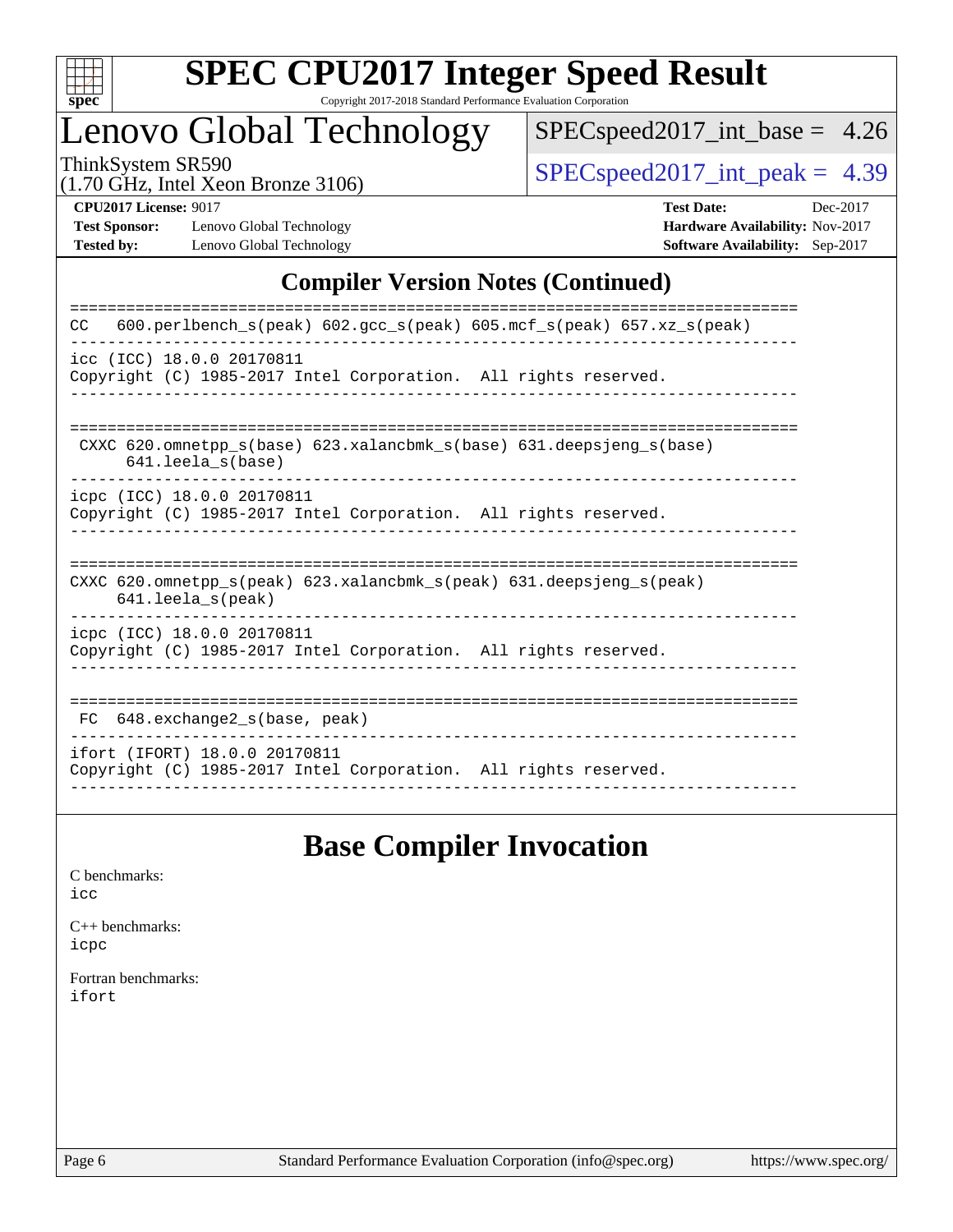

# Lenovo Global Technology

(1.70 GHz, Intel Xeon Bronze 3106)

 $SPECspeed2017\_int\_base = 4.26$ 

ThinkSystem SR590  $SPEC speed2017$  int peak = 4.39

**[Test Sponsor:](http://www.spec.org/auto/cpu2017/Docs/result-fields.html#TestSponsor)** Lenovo Global Technology **[Hardware Availability:](http://www.spec.org/auto/cpu2017/Docs/result-fields.html#HardwareAvailability)** Nov-2017 **[Tested by:](http://www.spec.org/auto/cpu2017/Docs/result-fields.html#Testedby)** Lenovo Global Technology **[Software Availability:](http://www.spec.org/auto/cpu2017/Docs/result-fields.html#SoftwareAvailability)** Sep-2017

**[CPU2017 License:](http://www.spec.org/auto/cpu2017/Docs/result-fields.html#CPU2017License)** 9017 **[Test Date:](http://www.spec.org/auto/cpu2017/Docs/result-fields.html#TestDate)** Dec-2017

# **[Base Portability Flags](http://www.spec.org/auto/cpu2017/Docs/result-fields.html#BasePortabilityFlags)**

 600.perlbench\_s: [-DSPEC\\_LP64](http://www.spec.org/cpu2017/results/res2018q1/cpu2017-20180108-02542.flags.html#b600.perlbench_s_basePORTABILITY_DSPEC_LP64) [-DSPEC\\_LINUX\\_X64](http://www.spec.org/cpu2017/results/res2018q1/cpu2017-20180108-02542.flags.html#b600.perlbench_s_baseCPORTABILITY_DSPEC_LINUX_X64) 602.gcc\_s: [-DSPEC\\_LP64](http://www.spec.org/cpu2017/results/res2018q1/cpu2017-20180108-02542.flags.html#suite_basePORTABILITY602_gcc_s_DSPEC_LP64) 605.mcf\_s: [-DSPEC\\_LP64](http://www.spec.org/cpu2017/results/res2018q1/cpu2017-20180108-02542.flags.html#suite_basePORTABILITY605_mcf_s_DSPEC_LP64) 620.omnetpp\_s: [-DSPEC\\_LP64](http://www.spec.org/cpu2017/results/res2018q1/cpu2017-20180108-02542.flags.html#suite_basePORTABILITY620_omnetpp_s_DSPEC_LP64) 623.xalancbmk\_s: [-DSPEC\\_LP64](http://www.spec.org/cpu2017/results/res2018q1/cpu2017-20180108-02542.flags.html#suite_basePORTABILITY623_xalancbmk_s_DSPEC_LP64) [-DSPEC\\_LINUX](http://www.spec.org/cpu2017/results/res2018q1/cpu2017-20180108-02542.flags.html#b623.xalancbmk_s_baseCXXPORTABILITY_DSPEC_LINUX) 625.x264\_s: [-DSPEC\\_LP64](http://www.spec.org/cpu2017/results/res2018q1/cpu2017-20180108-02542.flags.html#suite_basePORTABILITY625_x264_s_DSPEC_LP64) 631.deepsjeng\_s: [-DSPEC\\_LP64](http://www.spec.org/cpu2017/results/res2018q1/cpu2017-20180108-02542.flags.html#suite_basePORTABILITY631_deepsjeng_s_DSPEC_LP64) 641.leela\_s: [-DSPEC\\_LP64](http://www.spec.org/cpu2017/results/res2018q1/cpu2017-20180108-02542.flags.html#suite_basePORTABILITY641_leela_s_DSPEC_LP64) 648.exchange2\_s: [-DSPEC\\_LP64](http://www.spec.org/cpu2017/results/res2018q1/cpu2017-20180108-02542.flags.html#suite_basePORTABILITY648_exchange2_s_DSPEC_LP64) 657.xz\_s: [-DSPEC\\_LP64](http://www.spec.org/cpu2017/results/res2018q1/cpu2017-20180108-02542.flags.html#suite_basePORTABILITY657_xz_s_DSPEC_LP64)

## **[Base Optimization Flags](http://www.spec.org/auto/cpu2017/Docs/result-fields.html#BaseOptimizationFlags)**

#### [C benchmarks](http://www.spec.org/auto/cpu2017/Docs/result-fields.html#Cbenchmarks):

[-Wl,-z,muldefs](http://www.spec.org/cpu2017/results/res2018q1/cpu2017-20180108-02542.flags.html#user_CCbase_link_force_multiple1_b4cbdb97b34bdee9ceefcfe54f4c8ea74255f0b02a4b23e853cdb0e18eb4525ac79b5a88067c842dd0ee6996c24547a27a4b99331201badda8798ef8a743f577) [-xCORE-AVX512](http://www.spec.org/cpu2017/results/res2018q1/cpu2017-20180108-02542.flags.html#user_CCbase_f-xCORE-AVX512) [-ipo](http://www.spec.org/cpu2017/results/res2018q1/cpu2017-20180108-02542.flags.html#user_CCbase_f-ipo) [-O3](http://www.spec.org/cpu2017/results/res2018q1/cpu2017-20180108-02542.flags.html#user_CCbase_f-O3) [-no-prec-div](http://www.spec.org/cpu2017/results/res2018q1/cpu2017-20180108-02542.flags.html#user_CCbase_f-no-prec-div) [-qopt-mem-layout-trans=3](http://www.spec.org/cpu2017/results/res2018q1/cpu2017-20180108-02542.flags.html#user_CCbase_f-qopt-mem-layout-trans_de80db37974c74b1f0e20d883f0b675c88c3b01e9d123adea9b28688d64333345fb62bc4a798493513fdb68f60282f9a726aa07f478b2f7113531aecce732043) [-qopenmp](http://www.spec.org/cpu2017/results/res2018q1/cpu2017-20180108-02542.flags.html#user_CCbase_qopenmp_16be0c44f24f464004c6784a7acb94aca937f053568ce72f94b139a11c7c168634a55f6653758ddd83bcf7b8463e8028bb0b48b77bcddc6b78d5d95bb1df2967) [-DSPEC\\_OPENMP](http://www.spec.org/cpu2017/results/res2018q1/cpu2017-20180108-02542.flags.html#suite_CCbase_DSPEC_OPENMP) [-L/usr/local/je5.0.1-64/lib](http://www.spec.org/cpu2017/results/res2018q1/cpu2017-20180108-02542.flags.html#user_CCbase_jemalloc_link_path64_4b10a636b7bce113509b17f3bd0d6226c5fb2346b9178c2d0232c14f04ab830f976640479e5c33dc2bcbbdad86ecfb6634cbbd4418746f06f368b512fced5394) [-ljemalloc](http://www.spec.org/cpu2017/results/res2018q1/cpu2017-20180108-02542.flags.html#user_CCbase_jemalloc_link_lib_d1249b907c500fa1c0672f44f562e3d0f79738ae9e3c4a9c376d49f265a04b9c99b167ecedbf6711b3085be911c67ff61f150a17b3472be731631ba4d0471706)

#### [C++ benchmarks:](http://www.spec.org/auto/cpu2017/Docs/result-fields.html#CXXbenchmarks)

[-Wl,-z,muldefs](http://www.spec.org/cpu2017/results/res2018q1/cpu2017-20180108-02542.flags.html#user_CXXbase_link_force_multiple1_b4cbdb97b34bdee9ceefcfe54f4c8ea74255f0b02a4b23e853cdb0e18eb4525ac79b5a88067c842dd0ee6996c24547a27a4b99331201badda8798ef8a743f577) [-xCORE-AVX512](http://www.spec.org/cpu2017/results/res2018q1/cpu2017-20180108-02542.flags.html#user_CXXbase_f-xCORE-AVX512) [-ipo](http://www.spec.org/cpu2017/results/res2018q1/cpu2017-20180108-02542.flags.html#user_CXXbase_f-ipo) [-O3](http://www.spec.org/cpu2017/results/res2018q1/cpu2017-20180108-02542.flags.html#user_CXXbase_f-O3) [-no-prec-div](http://www.spec.org/cpu2017/results/res2018q1/cpu2017-20180108-02542.flags.html#user_CXXbase_f-no-prec-div) [-qopt-mem-layout-trans=3](http://www.spec.org/cpu2017/results/res2018q1/cpu2017-20180108-02542.flags.html#user_CXXbase_f-qopt-mem-layout-trans_de80db37974c74b1f0e20d883f0b675c88c3b01e9d123adea9b28688d64333345fb62bc4a798493513fdb68f60282f9a726aa07f478b2f7113531aecce732043) [-L/usr/local/je5.0.1-64/lib](http://www.spec.org/cpu2017/results/res2018q1/cpu2017-20180108-02542.flags.html#user_CXXbase_jemalloc_link_path64_4b10a636b7bce113509b17f3bd0d6226c5fb2346b9178c2d0232c14f04ab830f976640479e5c33dc2bcbbdad86ecfb6634cbbd4418746f06f368b512fced5394) [-ljemalloc](http://www.spec.org/cpu2017/results/res2018q1/cpu2017-20180108-02542.flags.html#user_CXXbase_jemalloc_link_lib_d1249b907c500fa1c0672f44f562e3d0f79738ae9e3c4a9c376d49f265a04b9c99b167ecedbf6711b3085be911c67ff61f150a17b3472be731631ba4d0471706)

#### [Fortran benchmarks](http://www.spec.org/auto/cpu2017/Docs/result-fields.html#Fortranbenchmarks):

[-Wl,-z,muldefs](http://www.spec.org/cpu2017/results/res2018q1/cpu2017-20180108-02542.flags.html#user_FCbase_link_force_multiple1_b4cbdb97b34bdee9ceefcfe54f4c8ea74255f0b02a4b23e853cdb0e18eb4525ac79b5a88067c842dd0ee6996c24547a27a4b99331201badda8798ef8a743f577) [-xCORE-AVX512](http://www.spec.org/cpu2017/results/res2018q1/cpu2017-20180108-02542.flags.html#user_FCbase_f-xCORE-AVX512) [-ipo](http://www.spec.org/cpu2017/results/res2018q1/cpu2017-20180108-02542.flags.html#user_FCbase_f-ipo) [-O3](http://www.spec.org/cpu2017/results/res2018q1/cpu2017-20180108-02542.flags.html#user_FCbase_f-O3) [-no-prec-div](http://www.spec.org/cpu2017/results/res2018q1/cpu2017-20180108-02542.flags.html#user_FCbase_f-no-prec-div) [-qopt-mem-layout-trans=3](http://www.spec.org/cpu2017/results/res2018q1/cpu2017-20180108-02542.flags.html#user_FCbase_f-qopt-mem-layout-trans_de80db37974c74b1f0e20d883f0b675c88c3b01e9d123adea9b28688d64333345fb62bc4a798493513fdb68f60282f9a726aa07f478b2f7113531aecce732043) [-nostandard-realloc-lhs](http://www.spec.org/cpu2017/results/res2018q1/cpu2017-20180108-02542.flags.html#user_FCbase_f_2003_std_realloc_82b4557e90729c0f113870c07e44d33d6f5a304b4f63d4c15d2d0f1fab99f5daaed73bdb9275d9ae411527f28b936061aa8b9c8f2d63842963b95c9dd6426b8a) [-align array32byte](http://www.spec.org/cpu2017/results/res2018q1/cpu2017-20180108-02542.flags.html#user_FCbase_align_array32byte_b982fe038af199962ba9a80c053b8342c548c85b40b8e86eb3cc33dee0d7986a4af373ac2d51c3f7cf710a18d62fdce2948f201cd044323541f22fc0fffc51b6) [-L/usr/local/je5.0.1-64/lib](http://www.spec.org/cpu2017/results/res2018q1/cpu2017-20180108-02542.flags.html#user_FCbase_jemalloc_link_path64_4b10a636b7bce113509b17f3bd0d6226c5fb2346b9178c2d0232c14f04ab830f976640479e5c33dc2bcbbdad86ecfb6634cbbd4418746f06f368b512fced5394) [-ljemalloc](http://www.spec.org/cpu2017/results/res2018q1/cpu2017-20180108-02542.flags.html#user_FCbase_jemalloc_link_lib_d1249b907c500fa1c0672f44f562e3d0f79738ae9e3c4a9c376d49f265a04b9c99b167ecedbf6711b3085be911c67ff61f150a17b3472be731631ba4d0471706)

### **[Base Other Flags](http://www.spec.org/auto/cpu2017/Docs/result-fields.html#BaseOtherFlags)**

[C benchmarks](http://www.spec.org/auto/cpu2017/Docs/result-fields.html#Cbenchmarks):  $-m64 - std= c11$  $-m64 - std= c11$ 

[C++ benchmarks:](http://www.spec.org/auto/cpu2017/Docs/result-fields.html#CXXbenchmarks) [-m64](http://www.spec.org/cpu2017/results/res2018q1/cpu2017-20180108-02542.flags.html#user_CXXbase_intel_intel64_18.0_af43caccfc8ded86e7699f2159af6efc7655f51387b94da716254467f3c01020a5059329e2569e4053f409e7c9202a7efc638f7a6d1ffb3f52dea4a3e31d82ab)

[Fortran benchmarks](http://www.spec.org/auto/cpu2017/Docs/result-fields.html#Fortranbenchmarks): [-m64](http://www.spec.org/cpu2017/results/res2018q1/cpu2017-20180108-02542.flags.html#user_FCbase_intel_intel64_18.0_af43caccfc8ded86e7699f2159af6efc7655f51387b94da716254467f3c01020a5059329e2569e4053f409e7c9202a7efc638f7a6d1ffb3f52dea4a3e31d82ab)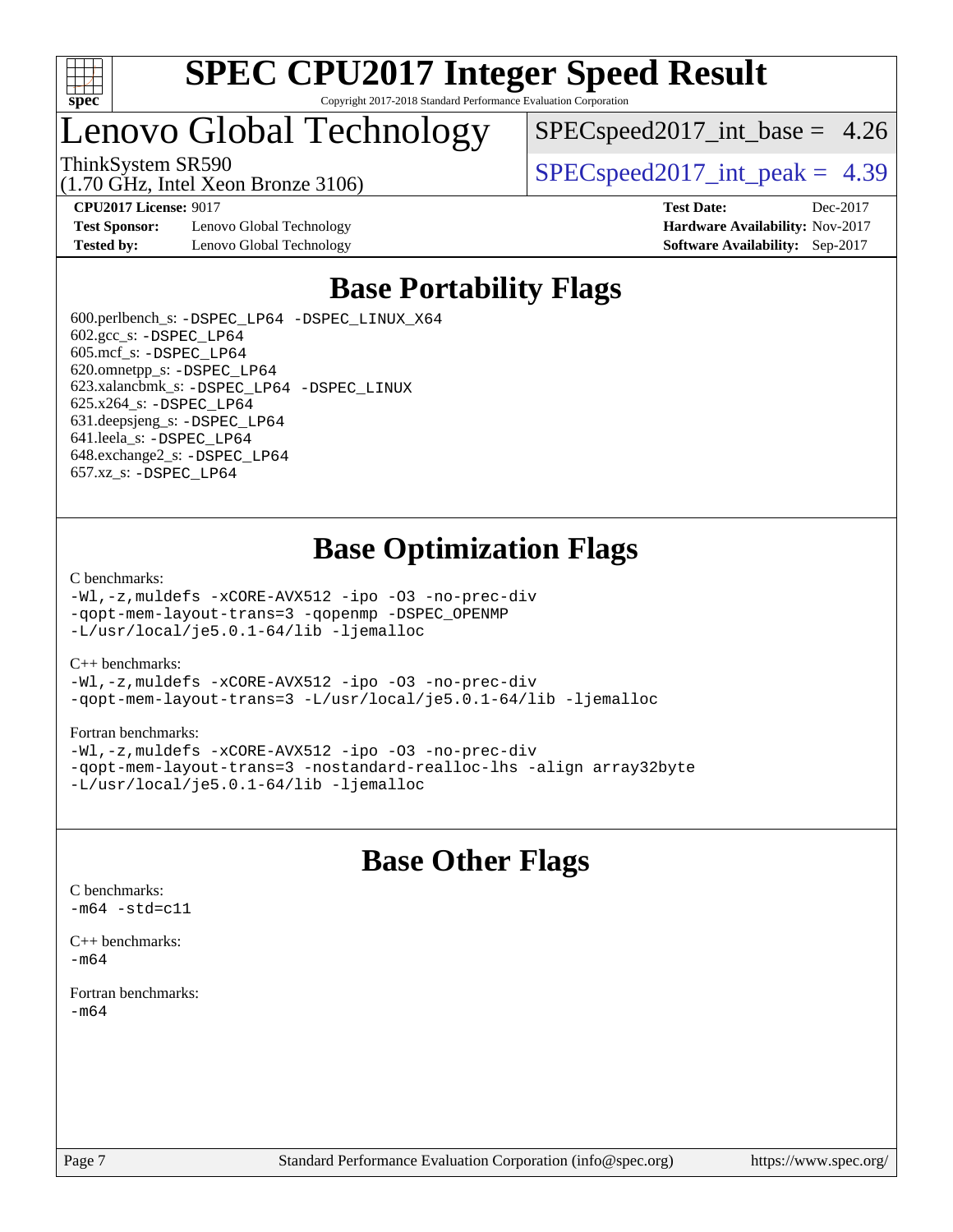

# Lenovo Global Technology

 $SPECspeed2017\_int\_base = 4.26$ 

(1.70 GHz, Intel Xeon Bronze 3106)

ThinkSystem SR590  $SPEC speed2017$  int peak = 4.39

**[Test Sponsor:](http://www.spec.org/auto/cpu2017/Docs/result-fields.html#TestSponsor)** Lenovo Global Technology **[Hardware Availability:](http://www.spec.org/auto/cpu2017/Docs/result-fields.html#HardwareAvailability)** Nov-2017 **[Tested by:](http://www.spec.org/auto/cpu2017/Docs/result-fields.html#Testedby)** Lenovo Global Technology **[Software Availability:](http://www.spec.org/auto/cpu2017/Docs/result-fields.html#SoftwareAvailability)** Sep-2017

**[CPU2017 License:](http://www.spec.org/auto/cpu2017/Docs/result-fields.html#CPU2017License)** 9017 **[Test Date:](http://www.spec.org/auto/cpu2017/Docs/result-fields.html#TestDate)** Dec-2017

# **[Peak Compiler Invocation](http://www.spec.org/auto/cpu2017/Docs/result-fields.html#PeakCompilerInvocation)**

[C benchmarks](http://www.spec.org/auto/cpu2017/Docs/result-fields.html#Cbenchmarks):

[icc](http://www.spec.org/cpu2017/results/res2018q1/cpu2017-20180108-02542.flags.html#user_CCpeak_intel_icc_18.0_66fc1ee009f7361af1fbd72ca7dcefbb700085f36577c54f309893dd4ec40d12360134090235512931783d35fd58c0460139e722d5067c5574d8eaf2b3e37e92)

[C++ benchmarks:](http://www.spec.org/auto/cpu2017/Docs/result-fields.html#CXXbenchmarks) [icpc](http://www.spec.org/cpu2017/results/res2018q1/cpu2017-20180108-02542.flags.html#user_CXXpeak_intel_icpc_18.0_c510b6838c7f56d33e37e94d029a35b4a7bccf4766a728ee175e80a419847e808290a9b78be685c44ab727ea267ec2f070ec5dc83b407c0218cded6866a35d07)

[Fortran benchmarks](http://www.spec.org/auto/cpu2017/Docs/result-fields.html#Fortranbenchmarks): [ifort](http://www.spec.org/cpu2017/results/res2018q1/cpu2017-20180108-02542.flags.html#user_FCpeak_intel_ifort_18.0_8111460550e3ca792625aed983ce982f94888b8b503583aa7ba2b8303487b4d8a21a13e7191a45c5fd58ff318f48f9492884d4413fa793fd88dd292cad7027ca)

### **[Peak Portability Flags](http://www.spec.org/auto/cpu2017/Docs/result-fields.html#PeakPortabilityFlags)**

 600.perlbench\_s: [-DSPEC\\_LP64](http://www.spec.org/cpu2017/results/res2018q1/cpu2017-20180108-02542.flags.html#b600.perlbench_s_peakPORTABILITY_DSPEC_LP64) [-DSPEC\\_LINUX\\_X64](http://www.spec.org/cpu2017/results/res2018q1/cpu2017-20180108-02542.flags.html#b600.perlbench_s_peakCPORTABILITY_DSPEC_LINUX_X64) 602.gcc\_s: [-DSPEC\\_LP64](http://www.spec.org/cpu2017/results/res2018q1/cpu2017-20180108-02542.flags.html#suite_peakPORTABILITY602_gcc_s_DSPEC_LP64) 605.mcf\_s: [-DSPEC\\_LP64](http://www.spec.org/cpu2017/results/res2018q1/cpu2017-20180108-02542.flags.html#suite_peakPORTABILITY605_mcf_s_DSPEC_LP64) 620.omnetpp\_s: [-DSPEC\\_LP64](http://www.spec.org/cpu2017/results/res2018q1/cpu2017-20180108-02542.flags.html#suite_peakPORTABILITY620_omnetpp_s_DSPEC_LP64) 623.xalancbmk\_s: [-D\\_FILE\\_OFFSET\\_BITS=64](http://www.spec.org/cpu2017/results/res2018q1/cpu2017-20180108-02542.flags.html#user_peakPORTABILITY623_xalancbmk_s_file_offset_bits_64_5ae949a99b284ddf4e95728d47cb0843d81b2eb0e18bdfe74bbf0f61d0b064f4bda2f10ea5eb90e1dcab0e84dbc592acfc5018bc955c18609f94ddb8d550002c) [-DSPEC\\_LINUX](http://www.spec.org/cpu2017/results/res2018q1/cpu2017-20180108-02542.flags.html#b623.xalancbmk_s_peakCXXPORTABILITY_DSPEC_LINUX) 625.x264\_s: [-DSPEC\\_LP64](http://www.spec.org/cpu2017/results/res2018q1/cpu2017-20180108-02542.flags.html#suite_peakPORTABILITY625_x264_s_DSPEC_LP64) 631.deepsjeng\_s: [-DSPEC\\_LP64](http://www.spec.org/cpu2017/results/res2018q1/cpu2017-20180108-02542.flags.html#suite_peakPORTABILITY631_deepsjeng_s_DSPEC_LP64) 641.leela\_s: [-DSPEC\\_LP64](http://www.spec.org/cpu2017/results/res2018q1/cpu2017-20180108-02542.flags.html#suite_peakPORTABILITY641_leela_s_DSPEC_LP64) 648.exchange2\_s: [-DSPEC\\_LP64](http://www.spec.org/cpu2017/results/res2018q1/cpu2017-20180108-02542.flags.html#suite_peakPORTABILITY648_exchange2_s_DSPEC_LP64) 657.xz\_s: [-DSPEC\\_LP64](http://www.spec.org/cpu2017/results/res2018q1/cpu2017-20180108-02542.flags.html#suite_peakPORTABILITY657_xz_s_DSPEC_LP64)

# **[Peak Optimization Flags](http://www.spec.org/auto/cpu2017/Docs/result-fields.html#PeakOptimizationFlags)**

[C benchmarks](http://www.spec.org/auto/cpu2017/Docs/result-fields.html#Cbenchmarks):

600.perlbench\_s:  $-W1$ , -z, muldefs [-prof-gen](http://www.spec.org/cpu2017/results/res2018q1/cpu2017-20180108-02542.flags.html#user_peakPASS1_CFLAGSPASS1_LDFLAGS600_perlbench_s_prof_gen_5aa4926d6013ddb2a31985c654b3eb18169fc0c6952a63635c234f711e6e63dd76e94ad52365559451ec499a2cdb89e4dc58ba4c67ef54ca681ffbe1461d6b36)(pass 1) [-prof-use](http://www.spec.org/cpu2017/results/res2018q1/cpu2017-20180108-02542.flags.html#user_peakPASS2_CFLAGSPASS2_LDFLAGS600_perlbench_s_prof_use_1a21ceae95f36a2b53c25747139a6c16ca95bd9def2a207b4f0849963b97e94f5260e30a0c64f4bb623698870e679ca08317ef8150905d41bd88c6f78df73f19)(pass 2) -02 [-xCORE-AVX512](http://www.spec.org/cpu2017/results/res2018q1/cpu2017-20180108-02542.flags.html#user_peakPASS2_COPTIMIZE600_perlbench_s_f-xCORE-AVX512) [-qopt-mem-layout-trans=3](http://www.spec.org/cpu2017/results/res2018q1/cpu2017-20180108-02542.flags.html#user_peakPASS1_COPTIMIZEPASS2_COPTIMIZE600_perlbench_s_f-qopt-mem-layout-trans_de80db37974c74b1f0e20d883f0b675c88c3b01e9d123adea9b28688d64333345fb62bc4a798493513fdb68f60282f9a726aa07f478b2f7113531aecce732043) [-ipo](http://www.spec.org/cpu2017/results/res2018q1/cpu2017-20180108-02542.flags.html#user_peakPASS2_COPTIMIZE600_perlbench_s_f-ipo) [-O3](http://www.spec.org/cpu2017/results/res2018q1/cpu2017-20180108-02542.flags.html#user_peakPASS2_COPTIMIZE600_perlbench_s_f-O3) [-no-prec-div](http://www.spec.org/cpu2017/results/res2018q1/cpu2017-20180108-02542.flags.html#user_peakPASS2_COPTIMIZE600_perlbench_s_f-no-prec-div) [-DSPEC\\_SUPPRESS\\_OPENMP](http://www.spec.org/cpu2017/results/res2018q1/cpu2017-20180108-02542.flags.html#suite_peakPASS1_COPTIMIZE600_perlbench_s_DSPEC_SUPPRESS_OPENMP) [-qopenmp](http://www.spec.org/cpu2017/results/res2018q1/cpu2017-20180108-02542.flags.html#user_peakPASS2_COPTIMIZE600_perlbench_s_qopenmp_16be0c44f24f464004c6784a7acb94aca937f053568ce72f94b139a11c7c168634a55f6653758ddd83bcf7b8463e8028bb0b48b77bcddc6b78d5d95bb1df2967) [-DSPEC\\_OPENMP](http://www.spec.org/cpu2017/results/res2018q1/cpu2017-20180108-02542.flags.html#suite_peakPASS2_COPTIMIZE600_perlbench_s_DSPEC_OPENMP) [-fno-strict-overflow](http://www.spec.org/cpu2017/results/res2018q1/cpu2017-20180108-02542.flags.html#user_peakEXTRA_OPTIMIZE600_perlbench_s_f-fno-strict-overflow) [-L/usr/local/je5.0.1-64/lib](http://www.spec.org/cpu2017/results/res2018q1/cpu2017-20180108-02542.flags.html#user_peakEXTRA_LIBS600_perlbench_s_jemalloc_link_path64_4b10a636b7bce113509b17f3bd0d6226c5fb2346b9178c2d0232c14f04ab830f976640479e5c33dc2bcbbdad86ecfb6634cbbd4418746f06f368b512fced5394) [-ljemalloc](http://www.spec.org/cpu2017/results/res2018q1/cpu2017-20180108-02542.flags.html#user_peakEXTRA_LIBS600_perlbench_s_jemalloc_link_lib_d1249b907c500fa1c0672f44f562e3d0f79738ae9e3c4a9c376d49f265a04b9c99b167ecedbf6711b3085be911c67ff61f150a17b3472be731631ba4d0471706)

 602.gcc\_s: [-Wl,-z,muldefs](http://www.spec.org/cpu2017/results/res2018q1/cpu2017-20180108-02542.flags.html#user_peakEXTRA_LDFLAGS602_gcc_s_link_force_multiple1_b4cbdb97b34bdee9ceefcfe54f4c8ea74255f0b02a4b23e853cdb0e18eb4525ac79b5a88067c842dd0ee6996c24547a27a4b99331201badda8798ef8a743f577) [-prof-gen](http://www.spec.org/cpu2017/results/res2018q1/cpu2017-20180108-02542.flags.html#user_peakPASS1_CFLAGSPASS1_LDFLAGS602_gcc_s_prof_gen_5aa4926d6013ddb2a31985c654b3eb18169fc0c6952a63635c234f711e6e63dd76e94ad52365559451ec499a2cdb89e4dc58ba4c67ef54ca681ffbe1461d6b36)(pass 1) [-prof-use](http://www.spec.org/cpu2017/results/res2018q1/cpu2017-20180108-02542.flags.html#user_peakPASS2_CFLAGSPASS2_LDFLAGS602_gcc_s_prof_use_1a21ceae95f36a2b53c25747139a6c16ca95bd9def2a207b4f0849963b97e94f5260e30a0c64f4bb623698870e679ca08317ef8150905d41bd88c6f78df73f19)(pass 2) [-O2](http://www.spec.org/cpu2017/results/res2018q1/cpu2017-20180108-02542.flags.html#user_peakPASS1_COPTIMIZE602_gcc_s_f-O2) [-xCORE-AVX512](http://www.spec.org/cpu2017/results/res2018q1/cpu2017-20180108-02542.flags.html#user_peakPASS2_COPTIMIZE602_gcc_s_f-xCORE-AVX512) [-qopt-mem-layout-trans=3](http://www.spec.org/cpu2017/results/res2018q1/cpu2017-20180108-02542.flags.html#user_peakPASS1_COPTIMIZEPASS2_COPTIMIZE602_gcc_s_f-qopt-mem-layout-trans_de80db37974c74b1f0e20d883f0b675c88c3b01e9d123adea9b28688d64333345fb62bc4a798493513fdb68f60282f9a726aa07f478b2f7113531aecce732043) [-ipo](http://www.spec.org/cpu2017/results/res2018q1/cpu2017-20180108-02542.flags.html#user_peakPASS2_COPTIMIZE602_gcc_s_f-ipo) [-O3](http://www.spec.org/cpu2017/results/res2018q1/cpu2017-20180108-02542.flags.html#user_peakPASS2_COPTIMIZE602_gcc_s_f-O3) [-no-prec-div](http://www.spec.org/cpu2017/results/res2018q1/cpu2017-20180108-02542.flags.html#user_peakPASS2_COPTIMIZE602_gcc_s_f-no-prec-div) [-DSPEC\\_SUPPRESS\\_OPENMP](http://www.spec.org/cpu2017/results/res2018q1/cpu2017-20180108-02542.flags.html#suite_peakPASS1_COPTIMIZE602_gcc_s_DSPEC_SUPPRESS_OPENMP) [-qopenmp](http://www.spec.org/cpu2017/results/res2018q1/cpu2017-20180108-02542.flags.html#user_peakPASS2_COPTIMIZE602_gcc_s_qopenmp_16be0c44f24f464004c6784a7acb94aca937f053568ce72f94b139a11c7c168634a55f6653758ddd83bcf7b8463e8028bb0b48b77bcddc6b78d5d95bb1df2967) [-DSPEC\\_OPENMP](http://www.spec.org/cpu2017/results/res2018q1/cpu2017-20180108-02542.flags.html#suite_peakPASS2_COPTIMIZE602_gcc_s_DSPEC_OPENMP) [-L/usr/local/je5.0.1-64/lib](http://www.spec.org/cpu2017/results/res2018q1/cpu2017-20180108-02542.flags.html#user_peakEXTRA_LIBS602_gcc_s_jemalloc_link_path64_4b10a636b7bce113509b17f3bd0d6226c5fb2346b9178c2d0232c14f04ab830f976640479e5c33dc2bcbbdad86ecfb6634cbbd4418746f06f368b512fced5394) [-ljemalloc](http://www.spec.org/cpu2017/results/res2018q1/cpu2017-20180108-02542.flags.html#user_peakEXTRA_LIBS602_gcc_s_jemalloc_link_lib_d1249b907c500fa1c0672f44f562e3d0f79738ae9e3c4a9c376d49f265a04b9c99b167ecedbf6711b3085be911c67ff61f150a17b3472be731631ba4d0471706)

```
 605.mcf_s: -Wl,-z,muldefs -prof-gen(pass 1) -prof-use(pass 2) -ipo
-xCORE-AVX512 -O3 -no-prec-div -qopt-mem-layout-trans=3
-qopenmp -DSPEC OPENMP
-L/usr/local/je5.0.1-64/lib -ljemalloc
```
**(Continued on next page)**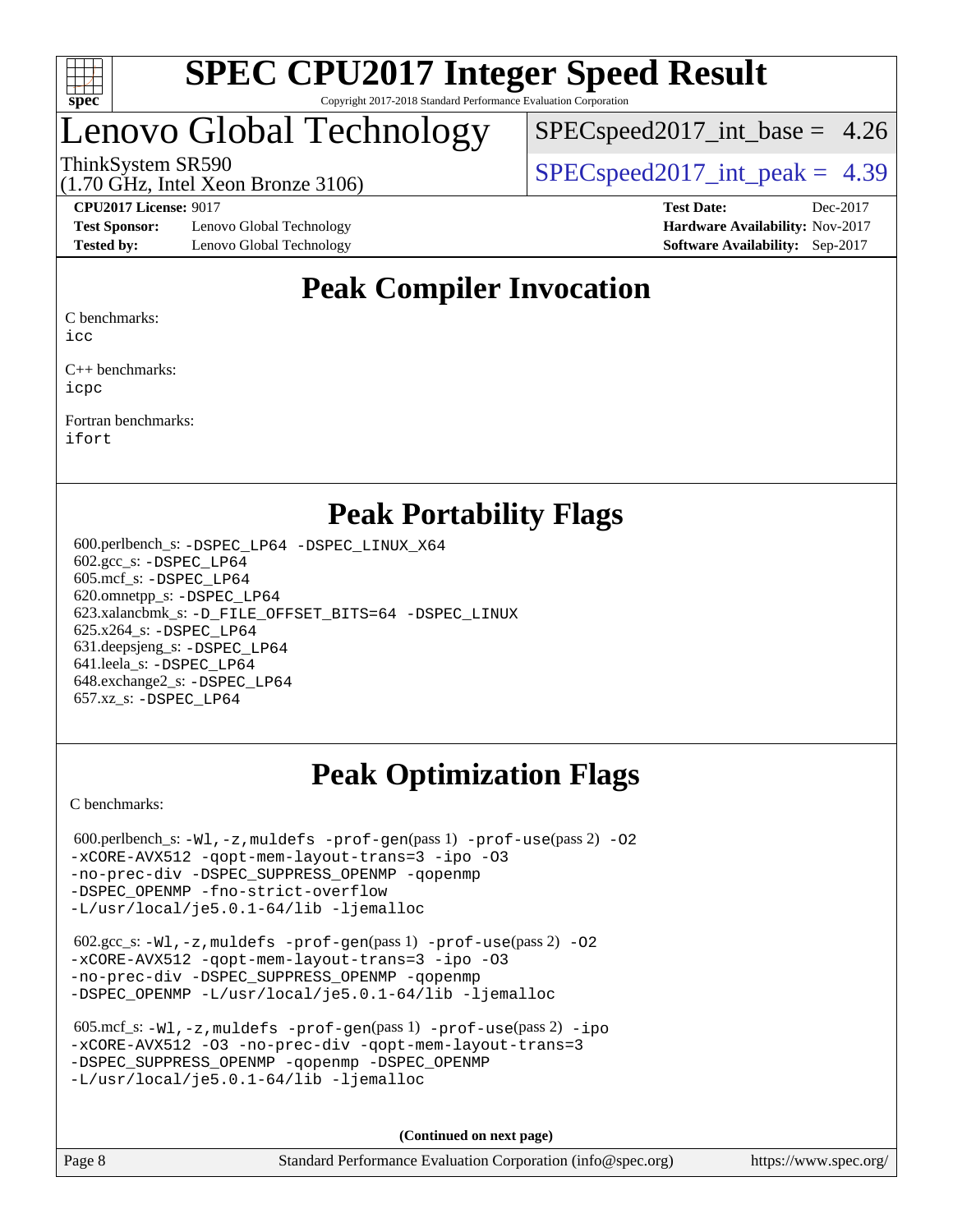

# Lenovo Global Technology

 $SPECspeed2017\_int\_base = 4.26$ 

(1.70 GHz, Intel Xeon Bronze 3106)

ThinkSystem SR590  $SPEC speed2017$  int peak = 4.39

**[Test Sponsor:](http://www.spec.org/auto/cpu2017/Docs/result-fields.html#TestSponsor)** Lenovo Global Technology **[Hardware Availability:](http://www.spec.org/auto/cpu2017/Docs/result-fields.html#HardwareAvailability)** Nov-2017 **[Tested by:](http://www.spec.org/auto/cpu2017/Docs/result-fields.html#Testedby)** Lenovo Global Technology **[Software Availability:](http://www.spec.org/auto/cpu2017/Docs/result-fields.html#SoftwareAvailability)** Sep-2017

**[CPU2017 License:](http://www.spec.org/auto/cpu2017/Docs/result-fields.html#CPU2017License)** 9017 **[Test Date:](http://www.spec.org/auto/cpu2017/Docs/result-fields.html#TestDate)** Dec-2017

# **[Peak Optimization Flags \(Continued\)](http://www.spec.org/auto/cpu2017/Docs/result-fields.html#PeakOptimizationFlags)**

 625.x264\_s: [-Wl,-z,muldefs](http://www.spec.org/cpu2017/results/res2018q1/cpu2017-20180108-02542.flags.html#user_peakEXTRA_LDFLAGS625_x264_s_link_force_multiple1_b4cbdb97b34bdee9ceefcfe54f4c8ea74255f0b02a4b23e853cdb0e18eb4525ac79b5a88067c842dd0ee6996c24547a27a4b99331201badda8798ef8a743f577) [-xCORE-AVX512](http://www.spec.org/cpu2017/results/res2018q1/cpu2017-20180108-02542.flags.html#user_peakCOPTIMIZE625_x264_s_f-xCORE-AVX512) [-ipo](http://www.spec.org/cpu2017/results/res2018q1/cpu2017-20180108-02542.flags.html#user_peakCOPTIMIZE625_x264_s_f-ipo) [-O3](http://www.spec.org/cpu2017/results/res2018q1/cpu2017-20180108-02542.flags.html#user_peakCOPTIMIZE625_x264_s_f-O3) [-no-prec-div](http://www.spec.org/cpu2017/results/res2018q1/cpu2017-20180108-02542.flags.html#user_peakCOPTIMIZE625_x264_s_f-no-prec-div) [-qopt-mem-layout-trans=3](http://www.spec.org/cpu2017/results/res2018q1/cpu2017-20180108-02542.flags.html#user_peakCOPTIMIZE625_x264_s_f-qopt-mem-layout-trans_de80db37974c74b1f0e20d883f0b675c88c3b01e9d123adea9b28688d64333345fb62bc4a798493513fdb68f60282f9a726aa07f478b2f7113531aecce732043) [-qopenmp](http://www.spec.org/cpu2017/results/res2018q1/cpu2017-20180108-02542.flags.html#user_peakCOPTIMIZE625_x264_s_qopenmp_16be0c44f24f464004c6784a7acb94aca937f053568ce72f94b139a11c7c168634a55f6653758ddd83bcf7b8463e8028bb0b48b77bcddc6b78d5d95bb1df2967) [-DSPEC\\_OPENMP](http://www.spec.org/cpu2017/results/res2018q1/cpu2017-20180108-02542.flags.html#suite_peakCOPTIMIZE625_x264_s_DSPEC_OPENMP) [-L/usr/local/je5.0.1-64/lib](http://www.spec.org/cpu2017/results/res2018q1/cpu2017-20180108-02542.flags.html#user_peakEXTRA_LIBS625_x264_s_jemalloc_link_path64_4b10a636b7bce113509b17f3bd0d6226c5fb2346b9178c2d0232c14f04ab830f976640479e5c33dc2bcbbdad86ecfb6634cbbd4418746f06f368b512fced5394) [-ljemalloc](http://www.spec.org/cpu2017/results/res2018q1/cpu2017-20180108-02542.flags.html#user_peakEXTRA_LIBS625_x264_s_jemalloc_link_lib_d1249b907c500fa1c0672f44f562e3d0f79738ae9e3c4a9c376d49f265a04b9c99b167ecedbf6711b3085be911c67ff61f150a17b3472be731631ba4d0471706)

657.xz\_s: Same as 602.gcc\_s

[C++ benchmarks:](http://www.spec.org/auto/cpu2017/Docs/result-fields.html#CXXbenchmarks)

620.omnetpp\_s: $-W1$ ,-z,muldefs -prof-qen(pass 1) [-prof-use](http://www.spec.org/cpu2017/results/res2018q1/cpu2017-20180108-02542.flags.html#user_peakPASS2_CXXFLAGSPASS2_LDFLAGS620_omnetpp_s_prof_use_1a21ceae95f36a2b53c25747139a6c16ca95bd9def2a207b4f0849963b97e94f5260e30a0c64f4bb623698870e679ca08317ef8150905d41bd88c6f78df73f19)(pass 2) [-ipo](http://www.spec.org/cpu2017/results/res2018q1/cpu2017-20180108-02542.flags.html#user_peakPASS1_CXXOPTIMIZEPASS2_CXXOPTIMIZE620_omnetpp_s_f-ipo) [-xCORE-AVX512](http://www.spec.org/cpu2017/results/res2018q1/cpu2017-20180108-02542.flags.html#user_peakPASS2_CXXOPTIMIZE620_omnetpp_s_f-xCORE-AVX512) [-O3](http://www.spec.org/cpu2017/results/res2018q1/cpu2017-20180108-02542.flags.html#user_peakPASS1_CXXOPTIMIZEPASS2_CXXOPTIMIZE620_omnetpp_s_f-O3) [-no-prec-div](http://www.spec.org/cpu2017/results/res2018q1/cpu2017-20180108-02542.flags.html#user_peakPASS1_CXXOPTIMIZEPASS2_CXXOPTIMIZE620_omnetpp_s_f-no-prec-div) [-qopt-mem-layout-trans=3](http://www.spec.org/cpu2017/results/res2018q1/cpu2017-20180108-02542.flags.html#user_peakPASS1_CXXOPTIMIZEPASS2_CXXOPTIMIZE620_omnetpp_s_f-qopt-mem-layout-trans_de80db37974c74b1f0e20d883f0b675c88c3b01e9d123adea9b28688d64333345fb62bc4a798493513fdb68f60282f9a726aa07f478b2f7113531aecce732043) [-DSPEC\\_SUPPRESS\\_OPENMP](http://www.spec.org/cpu2017/results/res2018q1/cpu2017-20180108-02542.flags.html#suite_peakPASS1_CXXOPTIMIZE620_omnetpp_s_DSPEC_SUPPRESS_OPENMP) [-qopenmp](http://www.spec.org/cpu2017/results/res2018q1/cpu2017-20180108-02542.flags.html#user_peakPASS2_CXXOPTIMIZE620_omnetpp_s_qopenmp_16be0c44f24f464004c6784a7acb94aca937f053568ce72f94b139a11c7c168634a55f6653758ddd83bcf7b8463e8028bb0b48b77bcddc6b78d5d95bb1df2967) [-DSPEC\\_OPENMP](http://www.spec.org/cpu2017/results/res2018q1/cpu2017-20180108-02542.flags.html#suite_peakPASS2_CXXOPTIMIZE620_omnetpp_s_DSPEC_OPENMP) [-L/usr/local/je5.0.1-64/lib](http://www.spec.org/cpu2017/results/res2018q1/cpu2017-20180108-02542.flags.html#user_peakEXTRA_LIBS620_omnetpp_s_jemalloc_link_path64_4b10a636b7bce113509b17f3bd0d6226c5fb2346b9178c2d0232c14f04ab830f976640479e5c33dc2bcbbdad86ecfb6634cbbd4418746f06f368b512fced5394) [-ljemalloc](http://www.spec.org/cpu2017/results/res2018q1/cpu2017-20180108-02542.flags.html#user_peakEXTRA_LIBS620_omnetpp_s_jemalloc_link_lib_d1249b907c500fa1c0672f44f562e3d0f79738ae9e3c4a9c376d49f265a04b9c99b167ecedbf6711b3085be911c67ff61f150a17b3472be731631ba4d0471706)

 623.xalancbmk\_s: [-L/opt/intel/compilers\\_and\\_libraries\\_2018/linux/lib/ia32](http://www.spec.org/cpu2017/results/res2018q1/cpu2017-20180108-02542.flags.html#user_peakCXXLD623_xalancbmk_s_Enable-32bit-runtime_af243bdb1d79e4c7a4f720bf8275e627de2ecd461de63307bc14cef0633fde3cd7bb2facb32dcc8be9566045fb55d40ce2b72b725f73827aa7833441b71b9343) [-Wl,-z,muldefs](http://www.spec.org/cpu2017/results/res2018q1/cpu2017-20180108-02542.flags.html#user_peakEXTRA_LDFLAGS623_xalancbmk_s_link_force_multiple1_b4cbdb97b34bdee9ceefcfe54f4c8ea74255f0b02a4b23e853cdb0e18eb4525ac79b5a88067c842dd0ee6996c24547a27a4b99331201badda8798ef8a743f577) [-prof-gen](http://www.spec.org/cpu2017/results/res2018q1/cpu2017-20180108-02542.flags.html#user_peakPASS1_CXXFLAGSPASS1_LDFLAGS623_xalancbmk_s_prof_gen_5aa4926d6013ddb2a31985c654b3eb18169fc0c6952a63635c234f711e6e63dd76e94ad52365559451ec499a2cdb89e4dc58ba4c67ef54ca681ffbe1461d6b36)(pass 1) [-prof-use](http://www.spec.org/cpu2017/results/res2018q1/cpu2017-20180108-02542.flags.html#user_peakPASS2_CXXFLAGSPASS2_LDFLAGS623_xalancbmk_s_prof_use_1a21ceae95f36a2b53c25747139a6c16ca95bd9def2a207b4f0849963b97e94f5260e30a0c64f4bb623698870e679ca08317ef8150905d41bd88c6f78df73f19)(pass 2) [-ipo](http://www.spec.org/cpu2017/results/res2018q1/cpu2017-20180108-02542.flags.html#user_peakPASS1_CXXOPTIMIZEPASS2_CXXOPTIMIZE623_xalancbmk_s_f-ipo) [-xCORE-AVX512](http://www.spec.org/cpu2017/results/res2018q1/cpu2017-20180108-02542.flags.html#user_peakPASS2_CXXOPTIMIZE623_xalancbmk_s_f-xCORE-AVX512) [-O3](http://www.spec.org/cpu2017/results/res2018q1/cpu2017-20180108-02542.flags.html#user_peakPASS1_CXXOPTIMIZEPASS2_CXXOPTIMIZE623_xalancbmk_s_f-O3) [-no-prec-div](http://www.spec.org/cpu2017/results/res2018q1/cpu2017-20180108-02542.flags.html#user_peakPASS1_CXXOPTIMIZEPASS2_CXXOPTIMIZE623_xalancbmk_s_f-no-prec-div) [-qopt-mem-layout-trans=3](http://www.spec.org/cpu2017/results/res2018q1/cpu2017-20180108-02542.flags.html#user_peakPASS1_CXXOPTIMIZEPASS2_CXXOPTIMIZE623_xalancbmk_s_f-qopt-mem-layout-trans_de80db37974c74b1f0e20d883f0b675c88c3b01e9d123adea9b28688d64333345fb62bc4a798493513fdb68f60282f9a726aa07f478b2f7113531aecce732043) [-DSPEC\\_SUPPRESS\\_OPENMP](http://www.spec.org/cpu2017/results/res2018q1/cpu2017-20180108-02542.flags.html#suite_peakPASS1_CXXOPTIMIZE623_xalancbmk_s_DSPEC_SUPPRESS_OPENMP) [-qopenmp](http://www.spec.org/cpu2017/results/res2018q1/cpu2017-20180108-02542.flags.html#user_peakPASS2_CXXOPTIMIZE623_xalancbmk_s_qopenmp_16be0c44f24f464004c6784a7acb94aca937f053568ce72f94b139a11c7c168634a55f6653758ddd83bcf7b8463e8028bb0b48b77bcddc6b78d5d95bb1df2967) [-DSPEC\\_OPENMP](http://www.spec.org/cpu2017/results/res2018q1/cpu2017-20180108-02542.flags.html#suite_peakPASS2_CXXOPTIMIZE623_xalancbmk_s_DSPEC_OPENMP) [-L/usr/local/je5.0.1-32/lib](http://www.spec.org/cpu2017/results/res2018q1/cpu2017-20180108-02542.flags.html#user_peakEXTRA_LIBS623_xalancbmk_s_jemalloc_link_path32_e29f22e8e6c17053bbc6a0971f5a9c01a601a06bb1a59df2084b77a2fe0a2995b64fd4256feaeea39eeba3aae142e96e2b2b0a28974019c0c0c88139a84f900a) [-ljemalloc](http://www.spec.org/cpu2017/results/res2018q1/cpu2017-20180108-02542.flags.html#user_peakEXTRA_LIBS623_xalancbmk_s_jemalloc_link_lib_d1249b907c500fa1c0672f44f562e3d0f79738ae9e3c4a9c376d49f265a04b9c99b167ecedbf6711b3085be911c67ff61f150a17b3472be731631ba4d0471706)

631.deepsjeng\_s: Same as 620.omnetpp\_s

641.leela\_s: Same as 620.omnetpp\_s

[Fortran benchmarks](http://www.spec.org/auto/cpu2017/Docs/result-fields.html#Fortranbenchmarks): [-Wl,-z,muldefs](http://www.spec.org/cpu2017/results/res2018q1/cpu2017-20180108-02542.flags.html#user_FCpeak_link_force_multiple1_b4cbdb97b34bdee9ceefcfe54f4c8ea74255f0b02a4b23e853cdb0e18eb4525ac79b5a88067c842dd0ee6996c24547a27a4b99331201badda8798ef8a743f577) [-xCORE-AVX512](http://www.spec.org/cpu2017/results/res2018q1/cpu2017-20180108-02542.flags.html#user_FCpeak_f-xCORE-AVX512) [-ipo](http://www.spec.org/cpu2017/results/res2018q1/cpu2017-20180108-02542.flags.html#user_FCpeak_f-ipo) [-O3](http://www.spec.org/cpu2017/results/res2018q1/cpu2017-20180108-02542.flags.html#user_FCpeak_f-O3) [-no-prec-div](http://www.spec.org/cpu2017/results/res2018q1/cpu2017-20180108-02542.flags.html#user_FCpeak_f-no-prec-div) [-qopt-mem-layout-trans=3](http://www.spec.org/cpu2017/results/res2018q1/cpu2017-20180108-02542.flags.html#user_FCpeak_f-qopt-mem-layout-trans_de80db37974c74b1f0e20d883f0b675c88c3b01e9d123adea9b28688d64333345fb62bc4a798493513fdb68f60282f9a726aa07f478b2f7113531aecce732043) [-nostandard-realloc-lhs](http://www.spec.org/cpu2017/results/res2018q1/cpu2017-20180108-02542.flags.html#user_FCpeak_f_2003_std_realloc_82b4557e90729c0f113870c07e44d33d6f5a304b4f63d4c15d2d0f1fab99f5daaed73bdb9275d9ae411527f28b936061aa8b9c8f2d63842963b95c9dd6426b8a) [-align array32byte](http://www.spec.org/cpu2017/results/res2018q1/cpu2017-20180108-02542.flags.html#user_FCpeak_align_array32byte_b982fe038af199962ba9a80c053b8342c548c85b40b8e86eb3cc33dee0d7986a4af373ac2d51c3f7cf710a18d62fdce2948f201cd044323541f22fc0fffc51b6) [-L/usr/local/je5.0.1-64/lib](http://www.spec.org/cpu2017/results/res2018q1/cpu2017-20180108-02542.flags.html#user_FCpeak_jemalloc_link_path64_4b10a636b7bce113509b17f3bd0d6226c5fb2346b9178c2d0232c14f04ab830f976640479e5c33dc2bcbbdad86ecfb6634cbbd4418746f06f368b512fced5394) [-ljemalloc](http://www.spec.org/cpu2017/results/res2018q1/cpu2017-20180108-02542.flags.html#user_FCpeak_jemalloc_link_lib_d1249b907c500fa1c0672f44f562e3d0f79738ae9e3c4a9c376d49f265a04b9c99b167ecedbf6711b3085be911c67ff61f150a17b3472be731631ba4d0471706)

### **[Peak Other Flags](http://www.spec.org/auto/cpu2017/Docs/result-fields.html#PeakOtherFlags)**

[C benchmarks](http://www.spec.org/auto/cpu2017/Docs/result-fields.html#Cbenchmarks):  $-m64 - std= c11$  $-m64 - std= c11$ 

[C++ benchmarks \(except as noted below\):](http://www.spec.org/auto/cpu2017/Docs/result-fields.html#CXXbenchmarksexceptasnotedbelow) [-m64](http://www.spec.org/cpu2017/results/res2018q1/cpu2017-20180108-02542.flags.html#user_CXXpeak_intel_intel64_18.0_af43caccfc8ded86e7699f2159af6efc7655f51387b94da716254467f3c01020a5059329e2569e4053f409e7c9202a7efc638f7a6d1ffb3f52dea4a3e31d82ab)

623.xalancbmk\_s: [-m32](http://www.spec.org/cpu2017/results/res2018q1/cpu2017-20180108-02542.flags.html#user_peakCXXLD623_xalancbmk_s_intel_ia32_18.0_2666f1173eb60787016b673bfe1358e27016ef7649ea4884b7bc6187fd89dc221d14632e22638cde1c647a518de97358ab15d4ad098ee4e19a8b28d0c25e14bf)

[Fortran benchmarks](http://www.spec.org/auto/cpu2017/Docs/result-fields.html#Fortranbenchmarks): [-m64](http://www.spec.org/cpu2017/results/res2018q1/cpu2017-20180108-02542.flags.html#user_FCpeak_intel_intel64_18.0_af43caccfc8ded86e7699f2159af6efc7655f51387b94da716254467f3c01020a5059329e2569e4053f409e7c9202a7efc638f7a6d1ffb3f52dea4a3e31d82ab)